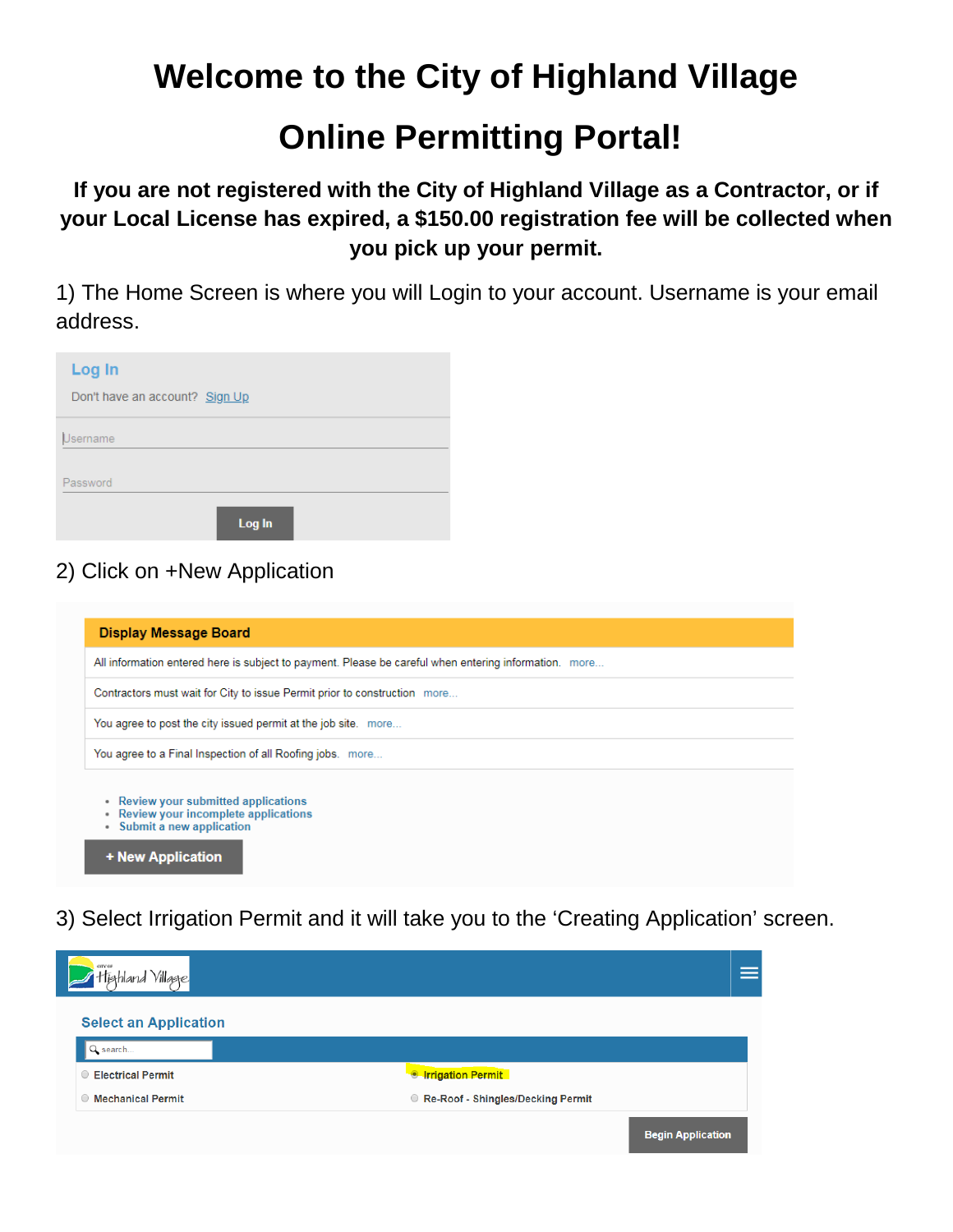### 4) **For Description**: Contractor Company Name

 **For Address**: The Property Address for the Mechanical Permit. All you need to type is the house number and street name. Only addresses in Highland Village will appear as Suggestions. If your address does not appear in the Suggestions box ask a staff member for help.

|             | <b>Application: Irrigation Permit</b> |  |
|-------------|---------------------------------------|--|
|             | <b>Main</b>                           |  |
| Description | <b>HV</b> Irrigation                  |  |
| Address     | 1000 Highland Village Rd              |  |
|             | Suggestions                           |  |
|             | 1000 HIGHLAND VILLAGE RD              |  |

### Click on the address in the Suggestions Box, then click Next.



#### 5) To enter Contractor information click on Select Contractors



Contractor

### **Select Contractor(s)...**

Begin typing in the State Search box. While you type the results will narrow down. Check the box next to your company and hit Submit. If you do not see your company name skip this step. You will be required to register as a contractor and pay a \$150.00 fee when you pick up your permit.